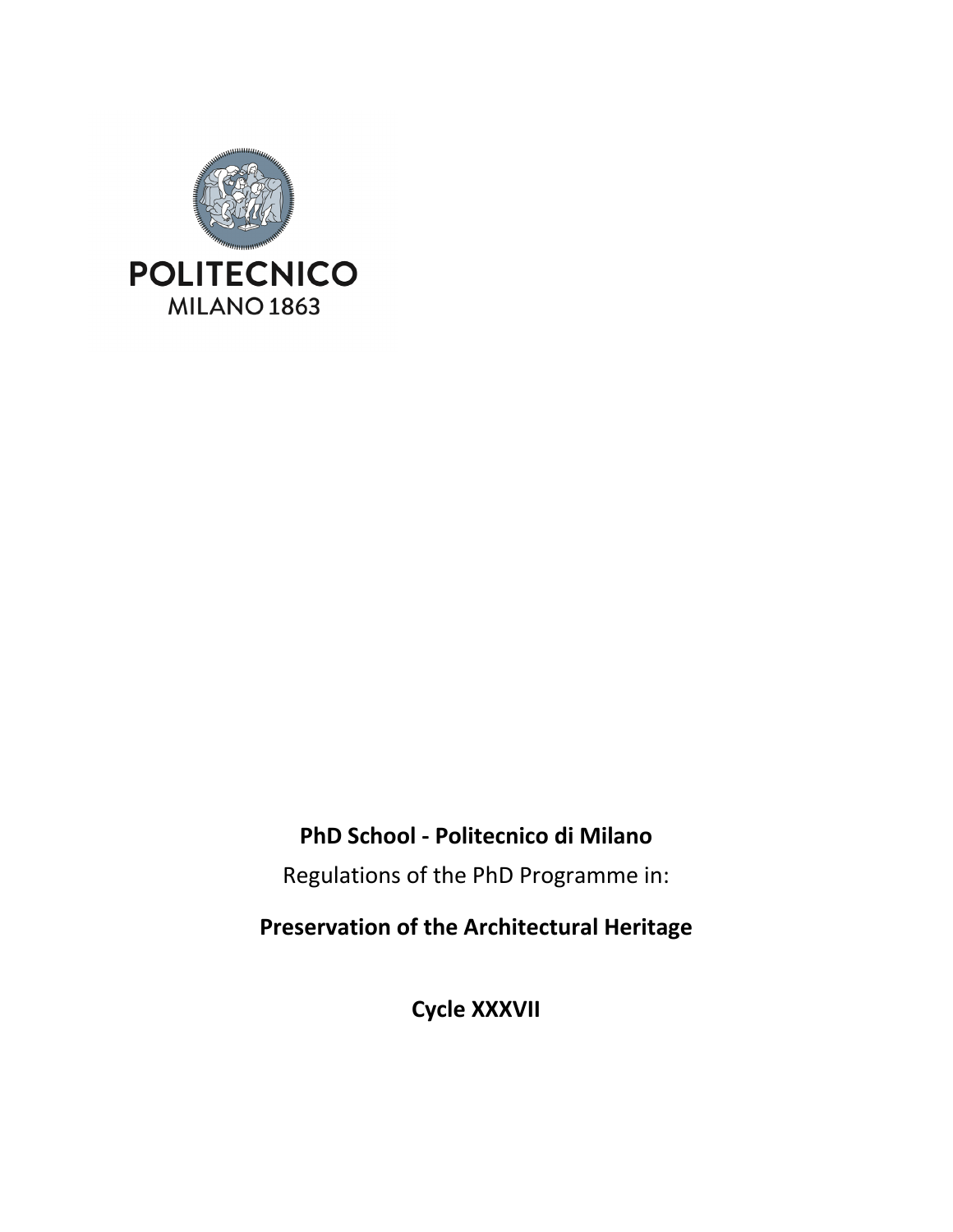## 1. General Information

PhD School - Politecnico di Milano

#### PhD Programme: **Preservation of the Architectural Heritage**

Course start: November 2021

Location of the PhD Programme: Milano Leonardo

#### Promoter Department: **Department of Architecture and Urban Studies** (DAStU)

Scientific Disciplinary Sectors ICAR/19 Conservation and Restoration of Architecture ICAR/18 History of Architecture ICAR/09 Structural Engineering ICAR/08 Structural Mechanics ICAR/12 Architectural Technology ICAR/17 Representation of Architecture ICAR/21 Urban design and Landscape ICAR/22 Real Estate Appraisal CHIM/12 Chemistry for Environment and Cultural Heritage L-ANT/10 Methods of Archaeological Research

#### *ERC Sectors*

SH5\_8 Cultural studies, cultural identities and memories, cultural heritage; SH6\_1 Historiography, theory and methods in history; SH6\_12 Historiography, theory and methods of history; PE8\_3 Civil engineering; PE4\_17 Characterization methods of materials; PE4\_18 Environment Chemistry; SH6\_3 General archaeology, archaeometry, landscape archaeology; SH2\_9 Urban, regional and rural studies; SH2 10 Land use and regional planning; SH5 12 Computational modelling and digitisation in the cultural sphere.

#### PhD School Website: **<http://www.polimi.it/phd>**

PhD Programme Website:

[http://www.dottorato.polimi.it/en/phd-programmes/active-phd-programmes/preservation-of-the](http://www.dottorato.polimi.it/en/phd-programmes/active-phd-programmes/preservation-of-the-architectural-heritage/)[architectural-heritage/](http://www.dottorato.polimi.it/en/phd-programmes/active-phd-programmes/preservation-of-the-architectural-heritage/)

https://www.dastu.polimi.it/ricerca-dottorati-di-ricerca/dottorato-conservazione/

## 2. General presentation

The Doctorate Course in "Preservation of the Architectural Heritage" was first held at Milan-based Politecnico back in 1983.

The PhD program focuses its attention to some currently crucial themes for the preservation, conservation, management and valorization of Architectural Heritage.

Starting from the fundamental topics of knowledge, preservation, design and intervention, the PhD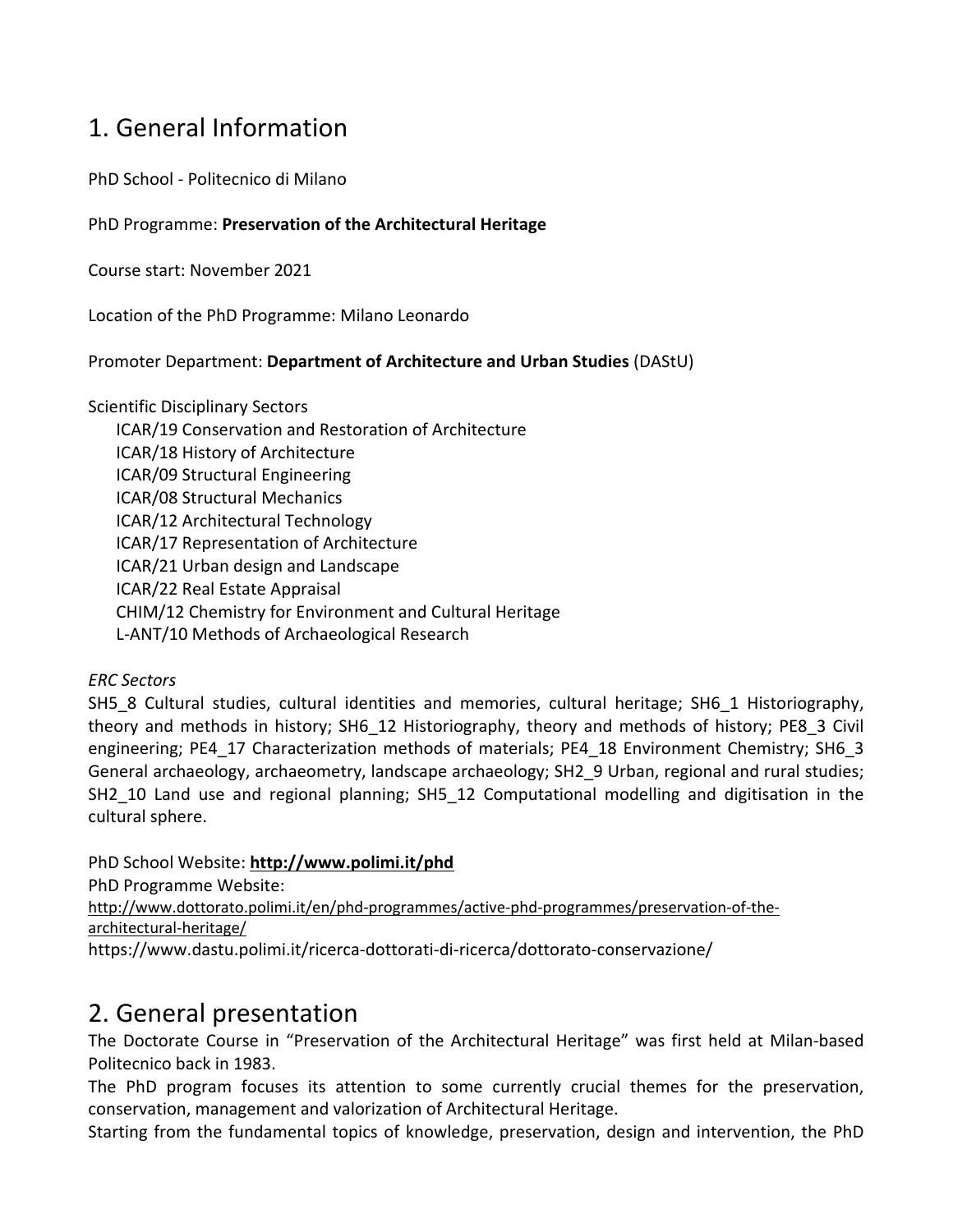program takes care of the most important and urgent problems affecting the built Heritage and Cultural Landscapes: the fragility and the abandonment of historic marginal areas; the climate change and its effects on the built environment; the improper pressure of mass tourism on our historic settlements and sites of cultural interest, the needs for a wider social involvement in the field also through appropriate ICT mediums, the management and the use of architectural Heritage.

The conservation of Architectural Heritage is, in fact, a strategic field as well as one of the main important resources for worldwide economy and for a sustainable future in different areas of the world. The team of professors, promoting and participating in the debate about these matters on a national and international scale, will thus deal with a broad range of issues requiring strong and real multidisciplinary approach and all the many competences present in the PhD Board but also others outside it, for specific topics.

On the strength of a solid, long-standing research tradition, the themes addressed and the methodologies adopted are meant to update contents and tools, the approach to the modern contemporary themes of cultural heritage protection and enhancement. Therefore, the development of pioneering themes and innovative research processes will be encouraged, such as the investigation of the *territorial fragilities*, in abandoned settlements, in archaeological sites, in towns and cities damaged by earthquakes or in conflict areas. The Course reflects one of the main research line carried out within the Department of Architecture and Urban Studies, regarded as excellent in research assessment by Italian Ministry of Education, University and Research (MIUR) for the quality of its research programs.

The PhD programme is meant as the place where theorization, methodology, investigation into the most significant chapters of the protection of historic architectural heritage and historic landscapes are connected to complex, challenging operating research themes, on-site and lab experimentation of analytical and diagnostic stages.

The PhD programme, lasting three years, calls for the acquisition of 180 credits overall.

Twenty-five credits are acquired through the attendance of courses and the passing of the relative exams, concentrated in the first year of PhD programme.

In particular:

- 15 credits are offered and organized by the PhD programme in Preservation of the Architectural Heritage;

- 10 credits by the PhD School (soft and transferable skills courses).

Further additional credits are aimed at personal study and research for the PhD thesis.

The activities undertaken, in particular during the second and third year, also include attendance of workshops, seminars, national and international conferences related to individual research, with great attention to conferences wherein PhD candidates present the results, even partial, of their research theses.

To the aim of their thesis research, PhD candidates have the opportunity to rely on facilities and laboratories, both inside and outside the University. The breadth and width of those provides them with a crucial support to the purpose of acquiring "competence for highly qualified research activities" in the domain of architectural heritage protection, such as advanced methods of investigation; knowledge management and preservation processes.

The PhD course is run by a Coordinator and a Faculty Board. The Coordinator chairs the Faculty Board, coordinates the preparation of the annual Educational Programme and organises the general educational activities of the PhD course (see Attachment A1).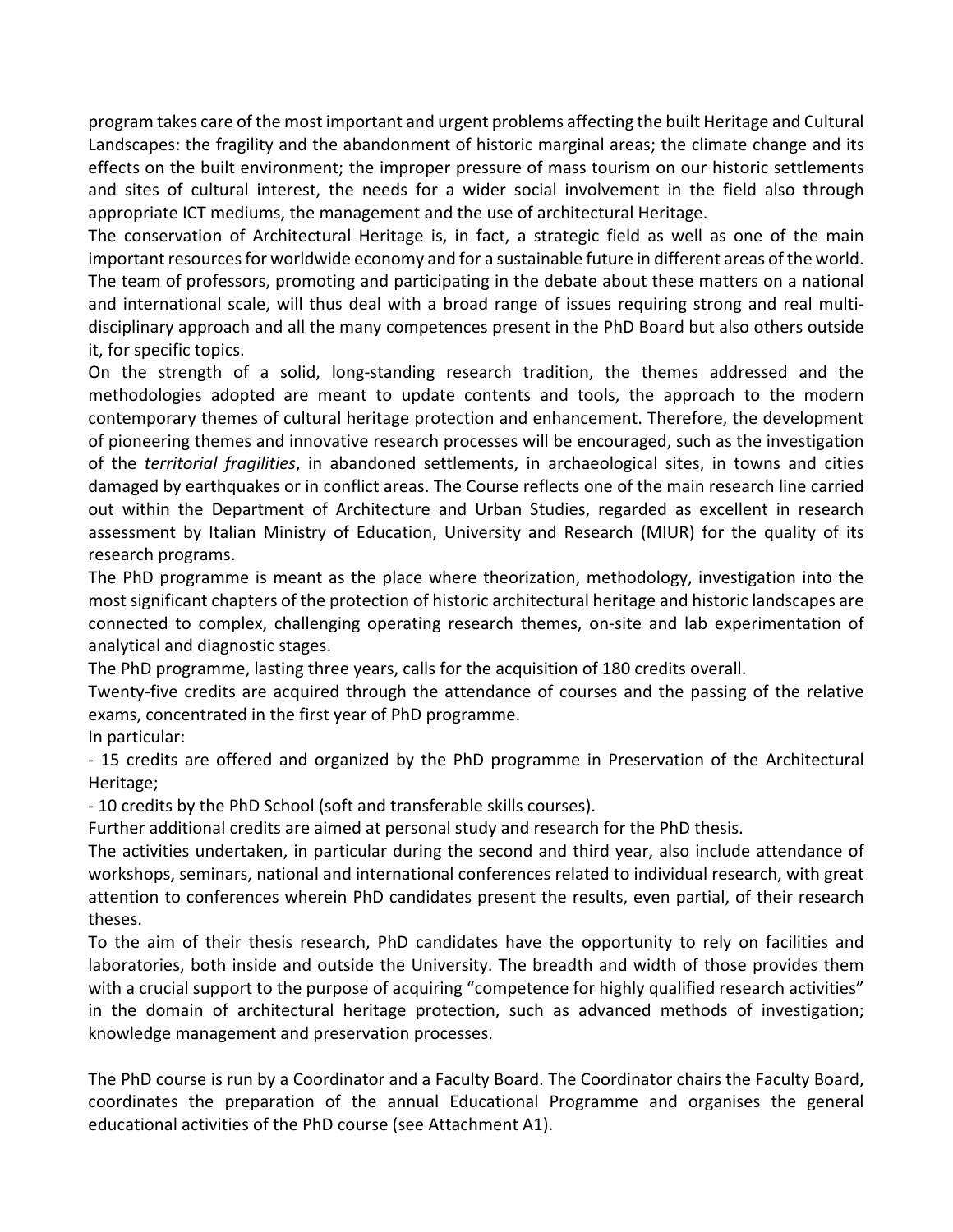The Faculty Board is responsible for the Educational programme and for teaching and administrative activities related to the PhD course (see Attachment A2).

In addition to the professors of the Politecnico di Milano, the Faculty Board includes representatives from other well-known universities and Research Institutes (Università IUAV, Venezia; Università di Genova; Università Napoli Federico II; Università degli Studi di Bergamo; Istituto di Scienze del Patrimonio Culturale; ISPC-CNR, Milano; Soprintendenza nazionale per il Patrimonio Culturale subacqueo); they actively collaborate in the teaching and research activities.

## 3. Objectives

Aim of PhD course is providing the PhD candidates with a unique training experience in the Italian panorama, so far unparalleled also in domains other than the preservation of the architectural heritage. The program of study leading to the doctoral degree is organized in such a way that the students can get ready to contribute to enhance knowledge in the field of Preservation of the Built Heritage and Cultural Landscapes; to enable to engage in advanced study and research; to integrate their professional education and experience with the larger problems of the research around the field.

The multi-disciplinary nature of the doctoral course benefits from the co-operation with other PhD programmes in the Department DASTU, in the Politecnico di Milano and with the universities that collaborate with the PhD programme activities.

The tutorial activities will be contributed by professors from prestigious schools of architecture and engineering as well as cultural heritage experts from foremost Italian Institutes. This aspect increases the technical characteristics and makes PhD immediately competitive at the European level.

The Faculty Board organization allows to investigate and share extremely relevant topics that describe the broad domain of preservation, a strategic field and, at the same time, one of the chief resources for the future and economy of a Country.

The multidisciplinary skills of the Faculty Board coverage a series of themes, which PhD students might take up in their thesis work, not in themselves alone but as transversal topics and issues that can lead to very different research paths that should nevertheless be deeply integrated:

### *a. New frontiers for the conservation of the architectural heritage*

- − Impacts of climate change on architectural heritage and cultural landscapes;
- − Historic centers, fragility and potentiality; Urban plans and Historic cities.
- − Historic urban landscapes: values, issues, and potentials
- − *Inner Areas*: census, conservation and re-use of Architectural Heritage; strategic approaches for the preservation; social involvement and Communities engagement in the protection and management of their Heritage; Activating latent territorial resources.
- − Impact of mass tourism on architectural heritage and cultural landscapes; cultural and sustainable tourism policies and practices;
- − Architectural Heritage at risk in seismic or in conflict areas;
- − ICT for Cultural Heritage; Open Data and innovative mapping tools for Cultural Heritage; Cultural Landscape Digital Education, Communication and Participation;
- − Architectural Heritage and Cultural Landscapes in Countries in transition.

## *b. Studies on built heritage*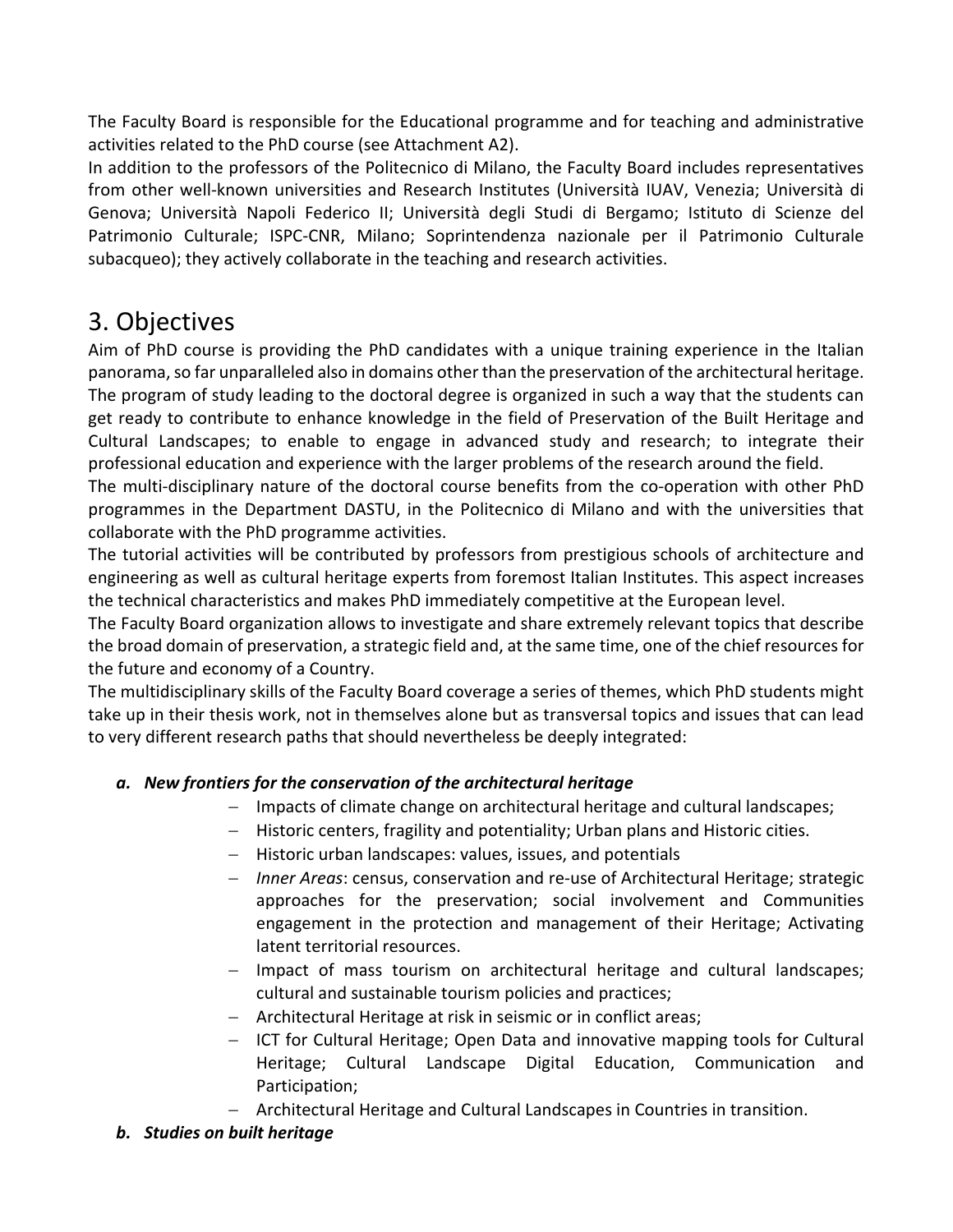- − Construction techniques and materials: from the 15th to the 20th century;
- − Architecture and methods of construction: languages, technologies, products and sources;
- − Preservation, conservation and re-use of pre-20th century architecture. The question of re-use as possible cause of conflict with the issues of conservation;
- − Protection, conservation and re-use of twentieth-century architecture;
- − Twentieth-century building techniques and methods of restoration;
- − The conservation management plan for 20th-century architecture;
- − Inventories of cultural heritage, their history and methodologies;
- − Historical systems of heating, lighting, water supply and drainage/waste evacuation in individual buildings and on an urban scale; Energy efficiency in historic buildings;
- − Wooden and masonry structures (carpentry, floors and ceilings, stone or brick vaults);
- − Traditional construction techniques: conservation problems and approach;
- − Materials and finishing of historic buildings: characteristics, production techniques and use as identified in technical literature and by material analysis;
- − Technical literature on construction: texts and their transmission, treatises, early technical and scientific journals, architectural manuals and journals;
- − Building archaeology: practical issues in archaeological research; buildings materials archaeology: history of their use, continuity and discontinuity in the use of traditional building materials; archaeology of modernism.

### *c. Diagnostics of materials and Structural Issues*

- − Innovative materials and methods for the conservation of architectural surfaces;
- − Protocols for monitoring the state of preservation of building materials;
- − Innovative methods for the dynamic monitoring of resisting structures (under the effect of environmental noise or specific stimuli);
- − Critical evaluation of empirical construction technologies developed in the prescientific age to meet special needs (in particular, resistance to earthquakes);
- − Definition of evaluation process and knowledge of the increases "residual capacity" in existing buildings, ensuring the achievement of the preservation objectives.

### *d. Cultural Heritage and Economic Evaluation*

- − The economic perspective on Cultural Heritage;
- − The notion of *Total Economic Value*;
- − Stated preferences and Revealed preferences methods.
- − How to support decisions about preservation, exploitation and re-use of Cultural Heritage.

## 4. Professional opportunities and job market

Graduates of the PhD programme have often found employment in public sector and conservation institutions at progressively higher levels, as well as in professional practices and in the business world, in specific specialized fields. PhD candidates from abroad find job in their native countries at University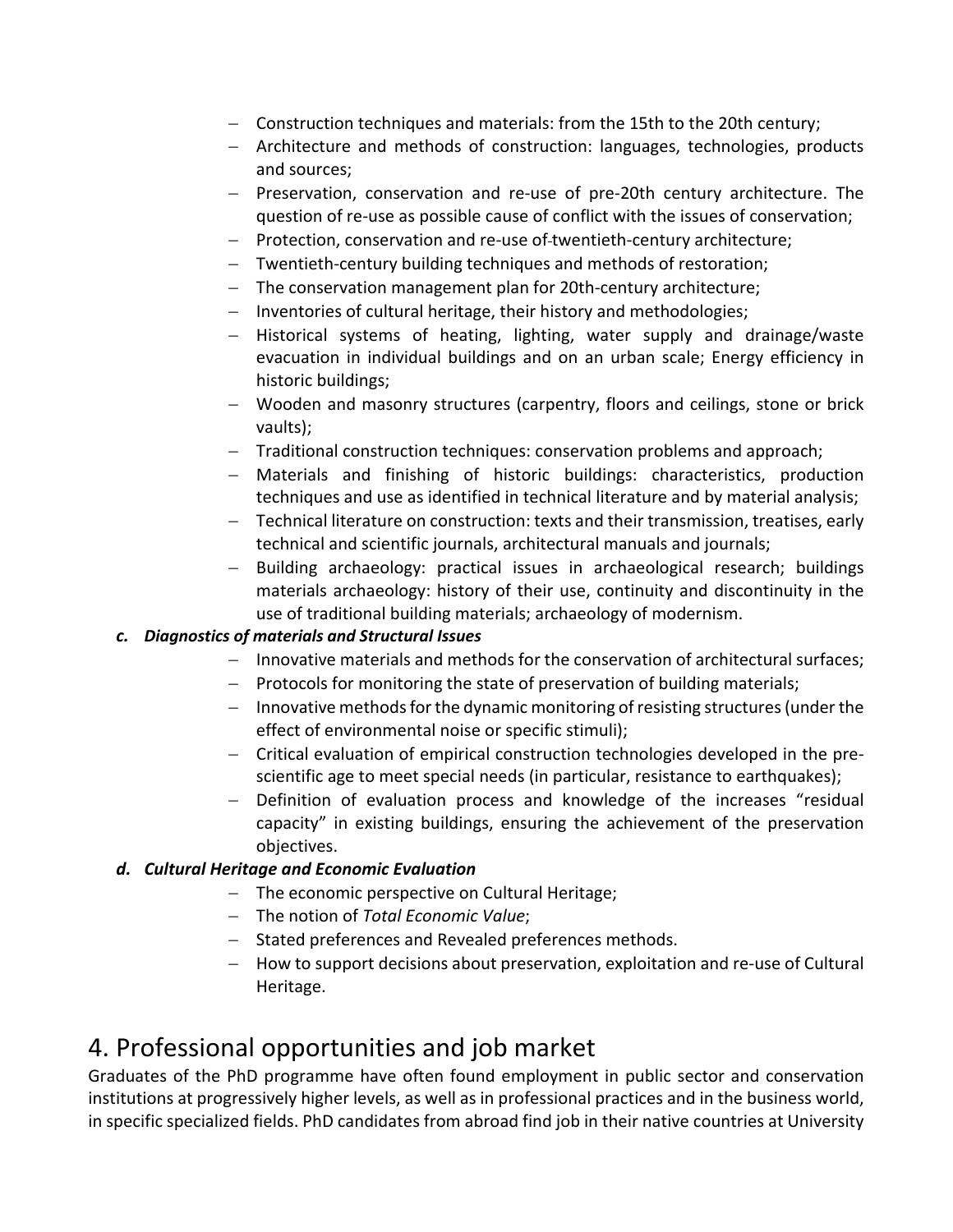or in Cultural Heritage Institutions.

As regards Italy, the relationship with Italian Ministero per i Beni e le attività culturali, MiBAC, has been definitely fruitful, especially when we consider that many among the best PhDs in Preservation of Architectural Heritage have been hired as officers and executives to the above ministry.

Recently (February 2018) twelve PhD in Preservation of the Architectural Heritage won the competition to become public officers in prestigious seats of the Ministry of Cultural Heritage; others work in prestigious international organizations, still others teach and research in the Universities of their Countries (China, Vietnam, for example).

## 5. Enrolment

## **5.1 Admission requirements**

Italian and International citizens can apply. They are requested to have graduated in accordance with the pre-existing laws D.M. 3.11.1999 n. 509, or to have a Master of Science degree in accordance with D.M. 3.11.1999 n. 509, or a Master of Science in accordance with D.M. 22.10.2004 n. 270, or similar academic title obtained abroad. These titles must be equivalent for duration and content to the Italian one, with an overall duration of university studies of at least five years.

The certified knowledge of the English language is a requirement for admission. Please refer to the PhD School website for details.

The admission to the programmes will be established according to the evaluation of the candidates' curricula, motivation letters, and an illustrative report about the development of a possible PhD research, which candidates will send contextually with their application to the admission announcement.

## **5.2 Admission deadlines and number of vacancies**

The number of positions is indicated in the Call for admission to the  $37<sup>th</sup>$  PhD cycle Programmes: <http://www.polimi.it/phd>

Scholarships both on general and on specific themes are available, in accordance with what is specified in the call for admission.

## 6. Contents

## **6.1 Requirements for the PhD title achievement**

The achievement of the PhD title in *Preservation of the Architectural Heritage* requires a study and research activity of at least three years equivalent of full time study, research and development of PhD thesis.

PhD candidates *in Preservation of the Architectural Heritage* must earn a minimum of 25 course credits (see paragraph 6.3 below), and to continuously conduct studies and research.

At the beginning of the course, the Faculty Board assigns a tutor to each PhD candidate to supervise and assist him/her in the overall training programme.

The tutor shall be a professor belonging to the Faculty Board. The tutor assists the candidates in the choice of courses to be included in the study plan, which is eventually submitted for approval to the Coordinator of the PhD Programme (see also section 6.4 below).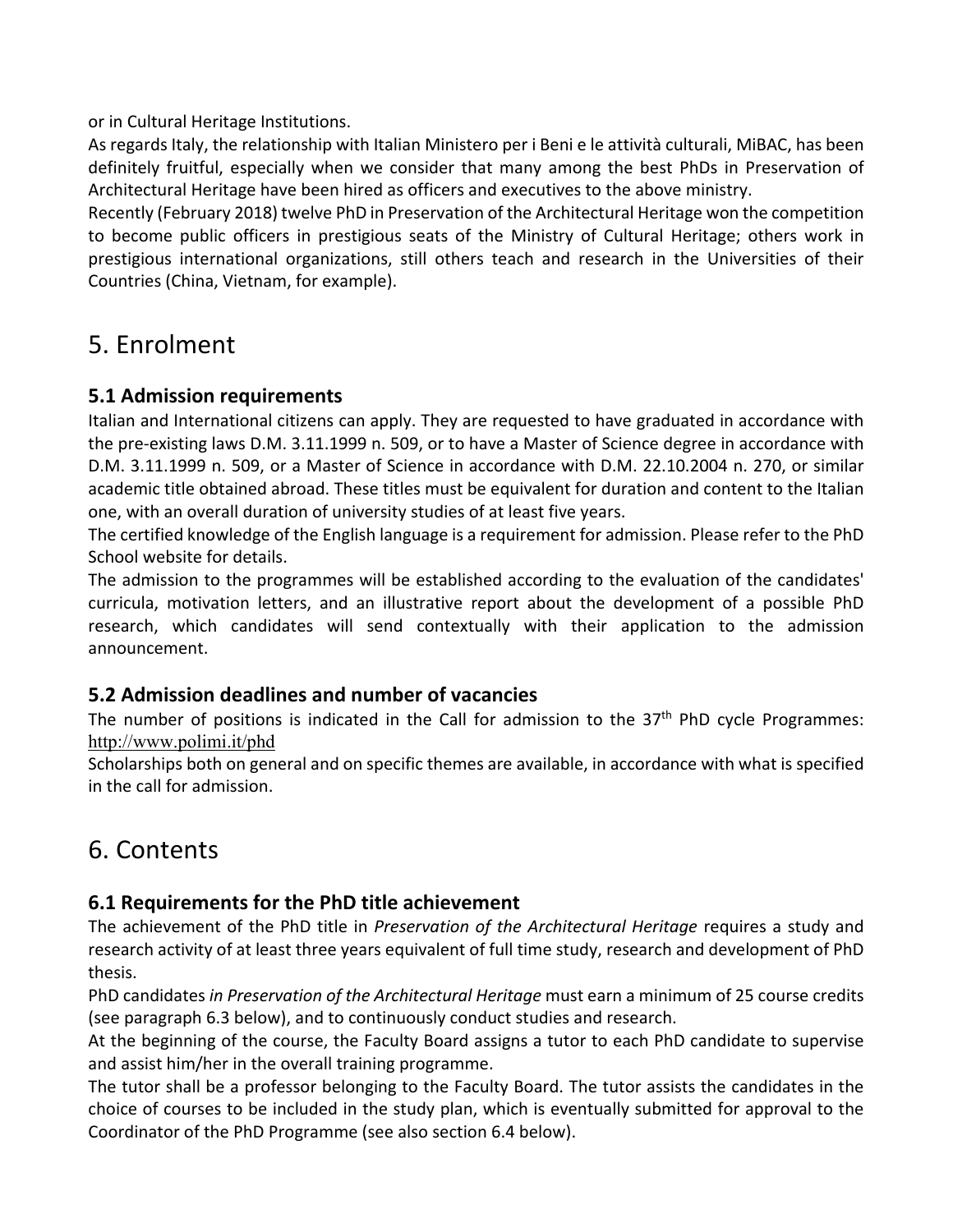The Faculty Board may assign extra course credits to one or more candidates, in case they need to complete their preparation in specific topics, relevant for their research projects. Similarly, it may require the PhD student to modify topics and contents in relation to the research project presented in the phase of admission to the PhD programme.

### **6.2 Research development**

The main aim of all Politecnico di Milano PhD programmes is the development in the candidates of a research-oriented mind-set, with expertise and skillsin a specific research topic. To this end, candidates develop problem-solving capabilities in complex contexts, including the capacity of performing deep problem analysis, identifying original solutions, and evaluating their applicability in practical contexts. These skills provide the PhD candidates with major opportunities of development in their research both in the academic field, and in public and private organizations.

PhD candidates are requested to develop an original research contribution. The PhD thesis must thus contribute to increase the knowledge in the candidate's research field. Besides, it has to be coherent with the research topics developed in the Department where the PhD Programme is carried out.

The original research results are collected in the PhD thesis, where the candidate's contribution is put in perspective with respect to the research state of the art in the specific research field.

The PhD research is developed, during the three years of the program, under the guidance of a supervisor, who supports the candidate in the setting-out and in the everyday activities related to the thesis development. The supervisor is not necessarily a member of the Faculty Board, and may also belong to a different institution. The supervisor can be supported by one or more co-supervisors.

Further activities intended to develop the candidate's personal skills and research expertise are encouraged during the PhD path.

Candidates must acquire the capability to present and discuss their work in their research community. Consequently, both the participation to international conferences and the publication of the research results in peer-reviewed journals are encouraged.

The PhD programme favors the candidates' research interactions with other groups in their research field, preferably abroad. Research visits of at least three months are strongly encouraged, as through them the candidates may acquire further skills to develop their research work and thesis.

The duration of the programme is normally three years.

## **6.3 Objectives and general framework of the teaching activities**

The PhD Programmes and the PhD School activate teaching forms of different kind and credit value, including courses, seminars, project workshops, laboratories. Teaching activities both cover the basic research issues (problems, theories, methods), which represent the founding element of the PhD Programme and clearly identify its cultural position, and deepening in a specialist way some research issues connected with the problems developed in the theses.

Lessons are usually held in English, except when indicated otherwise. The PhD programme includes at least one complete path delivered in English language.

Structured teaching activities allow to earn ECTS credits. Other activities typically specialized and for which it is difficult to evaluate the learning and its quantification, fall within the scientific activities of which the Faculty Board takes into account in the overall evaluation, but they do not allow to earn ECTS.

The PhD School of Politecnico di Milano proposes a set of courses aiming to train the PhD candidates in soft and transferable skills. The skills and abilities provided by these courses are expected to help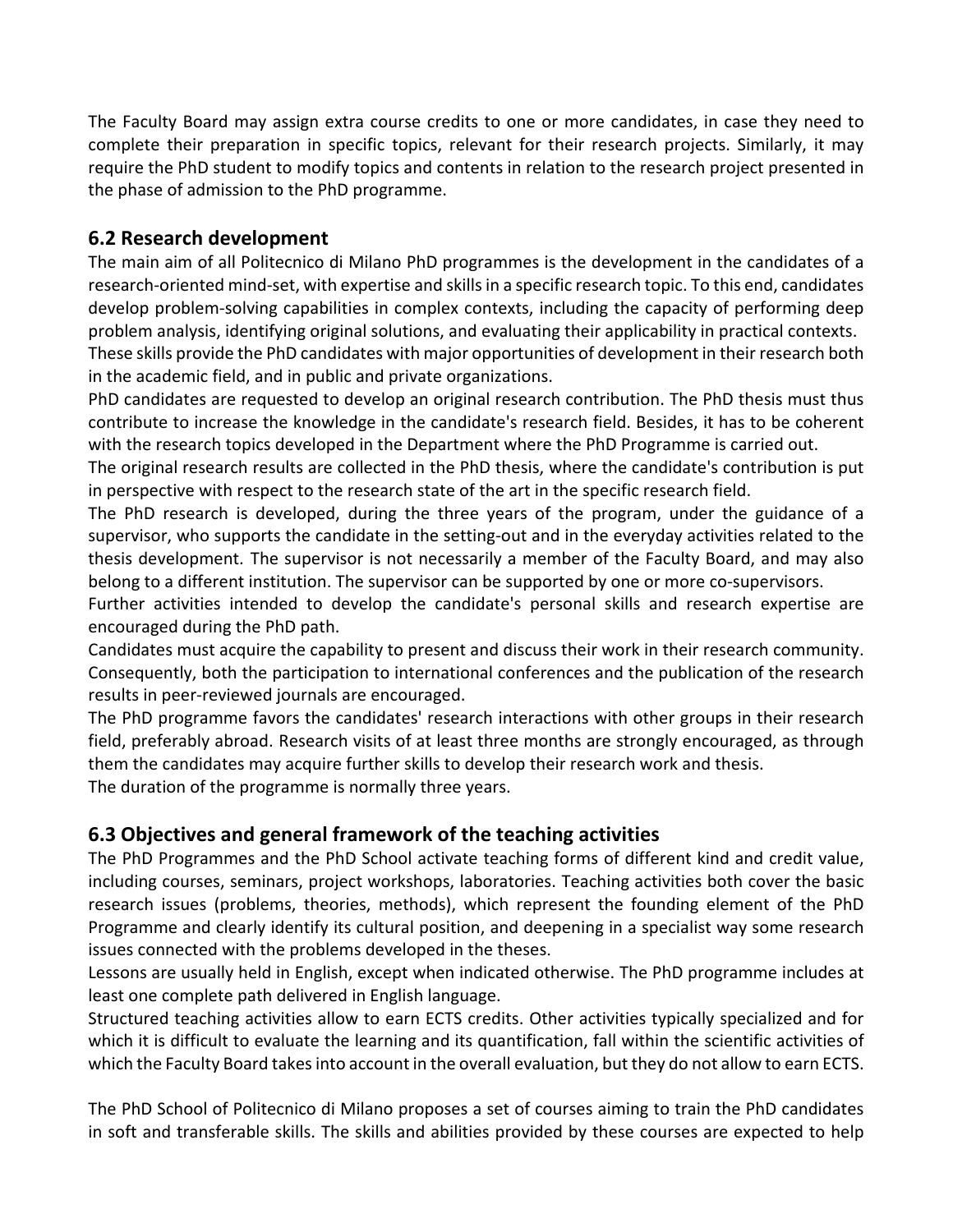candidates across different areas of their careers in order to respond to the rapidly evolving needs of the global economy and society at large.

The PhD School courses activated for the 2021-2022 Academic Year are summarized in the following link:

<http://www.dottorato.polimi.it/en/during-your-phd/phd-school-courses>

At least 10 of the 25 course credits that each candidate is required to earn shall be obtained through soft and transferable skills courses organized by the PhD School.

### **Characterizing Courses**

The courses activated by the PAH programme, fort the 37° cycle, in the first year are the following: 1 – *Themes and methods of research for the architectural and landscape heritage*,

Through ex-cathedra lessons, seminars, and exercises, the course aims to initiate the students to know the methods and themes of the research for the architectural heritage and the cultural landscape and their conservation.

The Ph.D. students will be asked to work together on topics proposed by the teachers to experiment concretely with what they learned in class

2 – *Heritage at risk: topicality and potentials,*

The course promotes the look on the themes, processes, modifications, and initiatives of recovery and reuse that, to the different scales and in the different declinations, they involve the architectural diffused Heritage , subject to multiple risk factors.

Through seminars and lectures will investigate the implications, approaches, and intervention methods concerning specific issues appropriately identified.

*3 – Materials and construction techniques. Methods and tools for analysis and diagnosis*.

In this course the conservation issue is addressed, on the one side, in terms of structural safety assessment and upgrade interventions and, on the other one, from the point of view of materials and methods for conservation works on architectural surfaces.

As to the first problem, attention is focused at first onto the properties of masonry as a structural material; on this basis, the structural response of masonry buildings is discussed, with special concern for seismic vulnerability, which is frequently connected to high level of damage in heritage buildings.

Complementary to this, the issue of the conservation of surfaces is discussed in terms of an overview on decay pattern, causes and mechanisms. A critical review of the different conservation practices is provided, with reference to cleaning, surface consolidation and water repellants treatments.

Each course earns the student five credits. Each learning activity is subject to grading through oral examination and/or submitting written papers to achieve the provided credits. More details are available on the PhD program's website.

In the academic year 2021-2022, the three characterizing courses will organize a joint seminar around the modern contemporary themes of architectural and landscaper heritage protection and enhancement. The courses do not design an independent field in themselves but will always interact with all the other contributions provided to the students regarding some common issues, topics, and case studies. The PhD students will be required to carry out common **research activities** at the beginning of the first year.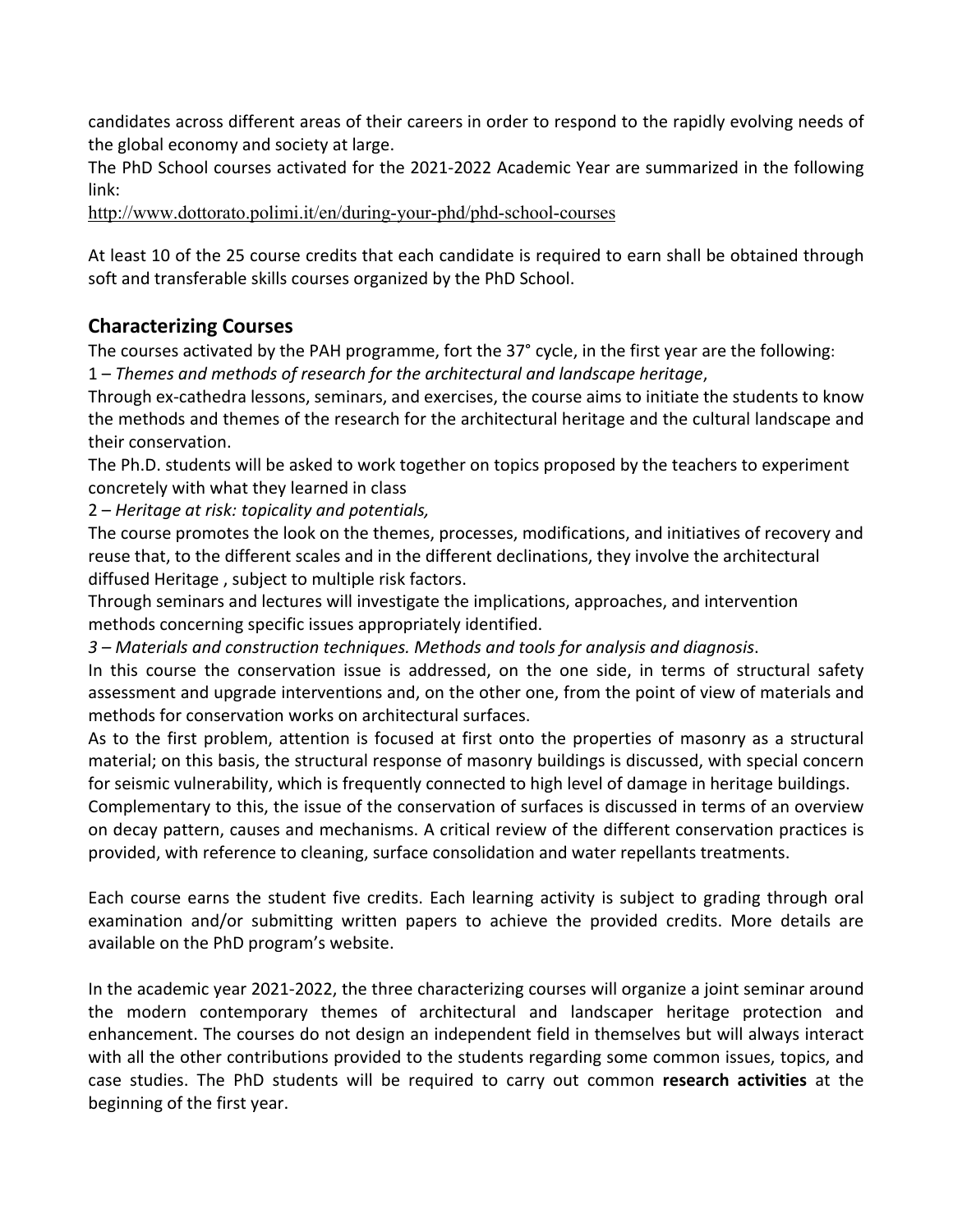The tables below summarize the candidate's path (as regards coursework activities). At the same time, the programme foresees that the candidates are devoted to research activity in a continuous way for three year starting from the first, following the lead of their supervisors and of the Faculty Board.

#### *First Year*

| Courses        | Possible details or reference to   Number of credits           | $(min-$               | Note |
|----------------|----------------------------------------------------------------|-----------------------|------|
|                | following tables                                               | max)                  |      |
| PhD            | School   2 courses among the ones at $ $ each course 5 credits |                       |      |
| Courses        | table B                                                        |                       |      |
| Courses        | 3 courses                                                      | each course 5 credits |      |
| characterizing |                                                                |                       |      |
| the PhD        |                                                                |                       |      |

#### *Second and Third year*

In the second and third year, the candidate should be devoted entirely to the research and to the development of the PhD thesis.

During the second year, **a period of study abroad** in qualified Research Institutions, chosen in relation with the particular research topic**, is strongly recommended**.

Periodical milestones (every six months approximately), starting from the first year, will verify Ph.D. students' progress in individual research.

#### **PhD Course List**

**A)** The PhD Programme in *Preservation of Architectural Heritage* organises the **Characterizing Courses**  listed in table A.

For the admission to the final exam the acquisition of **at least 15 credits** in this list is **mandatory**.

**B)** The PhD School organizes general and Interdoctoral courses every year. The acquisition of **at least 10 credits** is **mandatory** among the courses of B type*.* The list of PhD courses organized by the PhD School is available at the website <http://www.dottorato.polimi.it/en/during-your-phd/phd-school-courses>

#### **C) Other PhD courses**

A maximum of 5 mandatory credits can be obtained by choosing among courses provided by other PhD programmes at Politecnico di Milano and/or external Institutions (in this case the previous approval of the tutor and the coordinator is mandatory).

#### **PREPARATORY COURSES**

If the supervisor and the tutor find it useful or necessary that the candidate attends preparatory courses, the Faculty Board of the PhD programme may assign some extra-credits to be acquired to complete the training path. The credits acquired in this way will be considered as additional, in relation to the mandatory credits to be acquired with the PhD courses.

A specific study path will be organized for each PhD candidate that may also attend courses offered by the Scuola di Specializzazione in Beni Architettonici e del Paesaggio, SSBAP [Graduate School in Architectural and Landscape Heritage] in Milan and in Genoa, and, in relation to the various topics of their thesis or courses, from Master degree programs.

#### **SPECIALISTIC COURSES, LONG-TRAINING SEMINARS**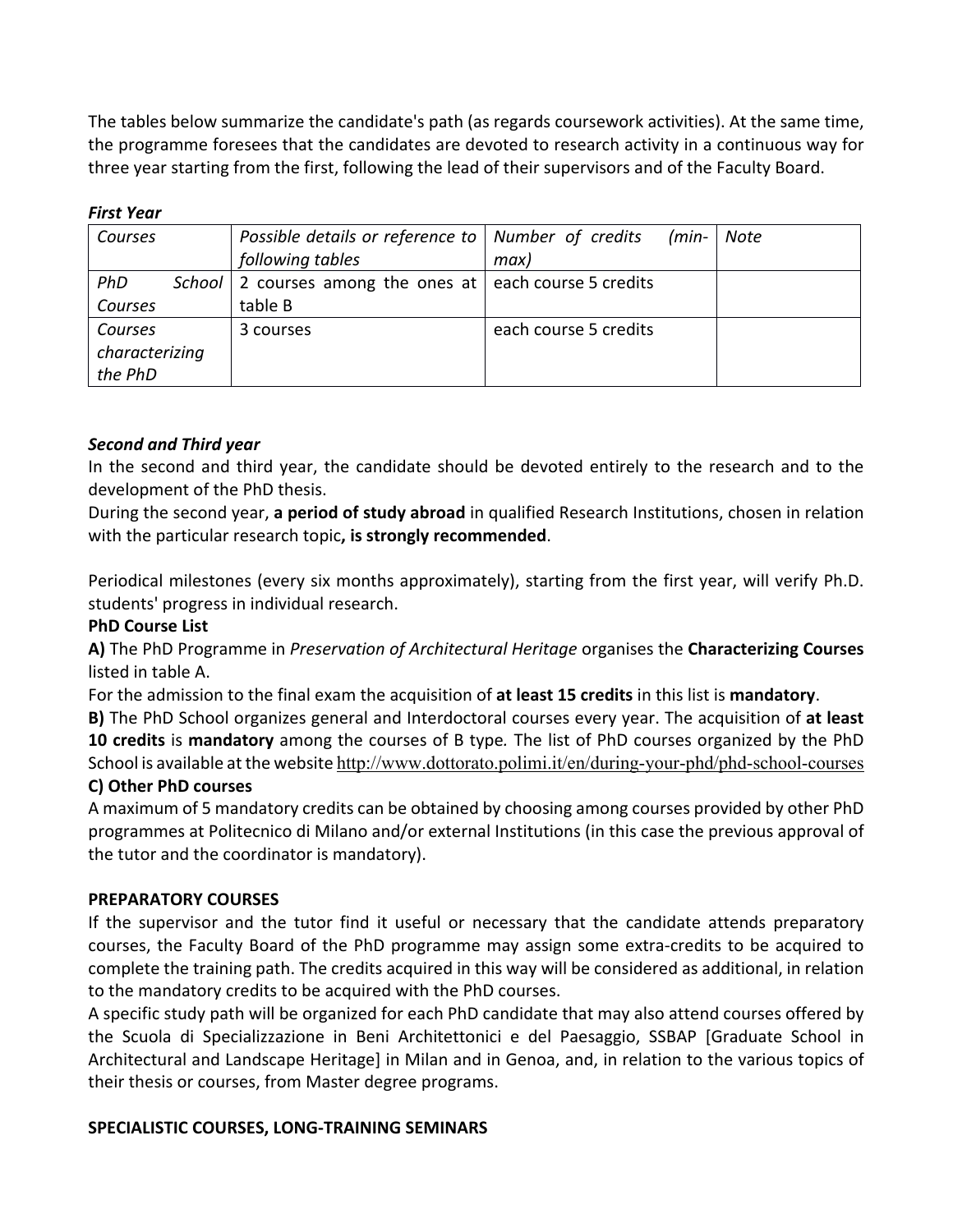The attendance of Specialist Courses, Workshops, Schools and Seminars cycles is strongly encouraged and (if these seminars, workshops are certified and evaluated) may permit to acquire credits according the modalities established by the Faculty Board and previous approval of the study plan submitted by the candidate. These courses and workshops can be inserted in the study plan, even if they are not evaluated (and therefore not qualified as credits), as optional "additional teaching".

The scheduled course planning for the academic year 2021-2022 follows. Other courses may be activated during the year. In this case, the candidates will be promptly informed and will be allowed to insert these new courses in their study plan.

| Table A: PHD COURSES CHARACTERISING THE PHD PROGRAMME |
|-------------------------------------------------------|
|-------------------------------------------------------|

| <b>SSD</b>                    | Name of the Course                                                                        | Professor                                                                | A.A./Semester | Language | <b>Credits</b> |
|-------------------------------|-------------------------------------------------------------------------------------------|--------------------------------------------------------------------------|---------------|----------|----------------|
| ICAR/19<br>ICAR/18            | Themes and methods of<br>research for the architectural<br>and landscape heritage         | Mariacristina Giambruno<br>Stefano<br>Francesco<br>Musso<br>Marica Forni | 1,2nd         | English  | 5              |
| ICAR/19<br>ICAR/12<br>ICAR/21 | Heritage at risk: topicality and<br>potentials                                            | Annunziata Maria Oteri<br>Giovanna Franco<br>Bertrando Bonfantini        | 1,2st         | English  | 5              |
| ICAR/09<br>CHIM/12            | Materials and construction<br>techniques. Methods and tools<br>for analysis and diagnosis | Claudio Chesi<br>Antonio Sansonetti                                      | 1, 2nd        | English  | 5              |

#### **Table B SUGGESTED CROSS –SECTORAL COURSES**

- *Ethics in Research*
- *Approaches to Resilience: Social, Economic, Environmental and Technological Challenges of contemporary human settlements*
- *English for Academic Communication*
- *European Culture*
- *Epistemology of Scientific and Technological Research*

## **6.4 Presentation of the study plan**

PhD candidates must submit a study plan, which may be revised periodically (approximately every three months), in order to adequate them to possible changes in the course list, or to needs motivated by the development of their PhD career. The study plans must be approved by the PhD programme Coordinator, according to the modalities established by the Faculty Board of the PhD Programme itself.

## **6.5 Yearly evaluations**

Candidates present their work to the Faculty Board at least once a year. In particular, the candidates must pass an annual evaluation in order to be admitted to the following PhD year. In addition to the year-end review, PhD candidates can submit the thesis to the Faculty Board 2 times a year.

The third year evaluation establishes the candidate's admission to the final PhD defense.

As a result of each annual evaluation, the candidates who pass the exam receive an evaluation (A/B/C/D) and may proceed with the enrolment at the following year. Candidates who do not pass the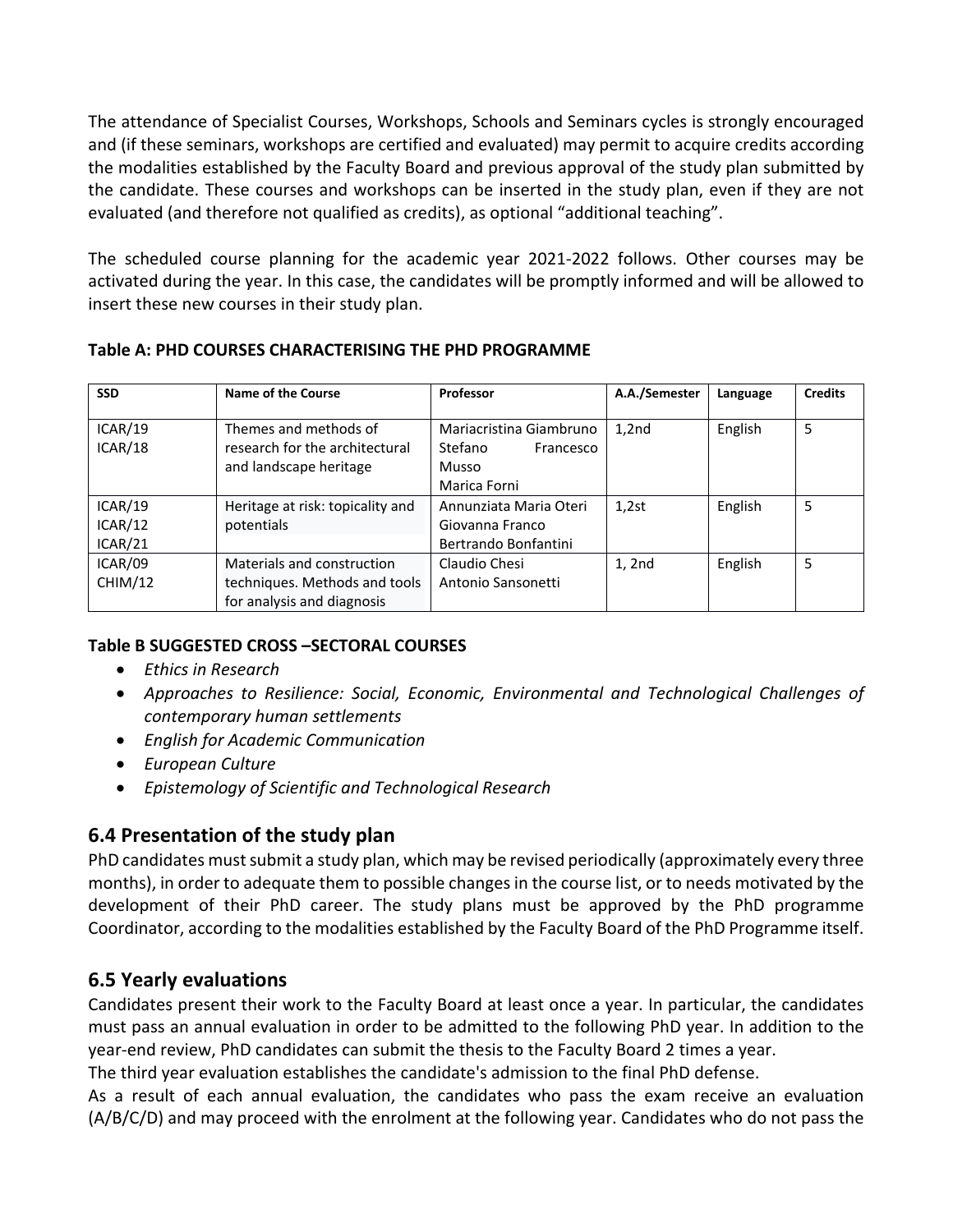exam are qualified either as "Repeating candidate" (Er) or "not able to carry on with the PhD (Ei)". In the former case (Er), the candidates are allowed to repeat the PhD year at most once. The PhD scholarships – if any – are suspended during the repetition year. In the latter case (Ei) the candidates are excluded from the PhD programme and lose their scholarships – if any.

In case the Faculty Board holds appropriate to assign directly an exclusion evaluation (Ei) without a previous repetition year, the request must be properly motivated, and validated by the PhD School.

After the final year, candidates who have achieved sufficient results but need more time to conclude their research work and write their theses may obtain the admission to a further year.

## **6.6 PhD thesis preparation**

The main objective of the PhD career is the development of an original research contribute. The PhD thesis is expected to contribute to the advance of the knowledge in the candidate's research field.

The PhD study and research work is carried out, full time, during the three years of the PhD course. Stages or study periods in (Italian or International) companies or external Institutions may complete the candidate's preparation.

The resulting theses need to be coherent with the research issues developed in the Department where the PhD programme is developed.

The candidate must present an original thesis, discuss its contribution to the state of the art in the research field in the research community.

The PhD research is developed following the lead of a supervisor, who supports the candidate in the setting out and in the everyday activities regarding the thesis development.

At the conclusion of the PhD studies, the Faculty Board evaluates the candidates. Candidates who receive a positive evaluation submit their theses to two external reviewers for refereeing. If the evaluation provided by the reviewers is positive (after the revisions required by the external reviewers), the candidates defend their thesis in a final exam, in front of a Committee composed of three members (at least two of which must be external experts).

## 7. Laboratories, PhD Secretary Services

The Department of Architecture and Urban Studies, provides the PhD students of the Architectural Heritage Preservation Programme with classrooms, at DAStU (PC workstations, desks and wi-fi connection).

*Libraries and archives*: The PhD candidates can reference publications from the collection "restoration and preservation" available at the DAStU Library: the current DAStU Library originates from gathering the books and reviews coming from the former Library of Architecture and Planning, from the ex Library of Preservation and History and from the collection "Liliana Grassi". *Scientific laboratories*:

Diagnostics and Investigations on Building Materials Laboratory (DICA); LADC Laboratory – Construction Analysis and Diagnostics Laboratory (DAStU); TeCMArcH –Techniques for the Conservation and Management of Architectural Heritage (DAStU); Interdepartmental Laboratory 'Climate and Energy for Cultural Heritage' (CECH); Interdepartmental Laboratory Characterization of materials for architecture (MatArch)

*In relation to PhD thesis and topics with the agreement of the competent structures, PhD candidates*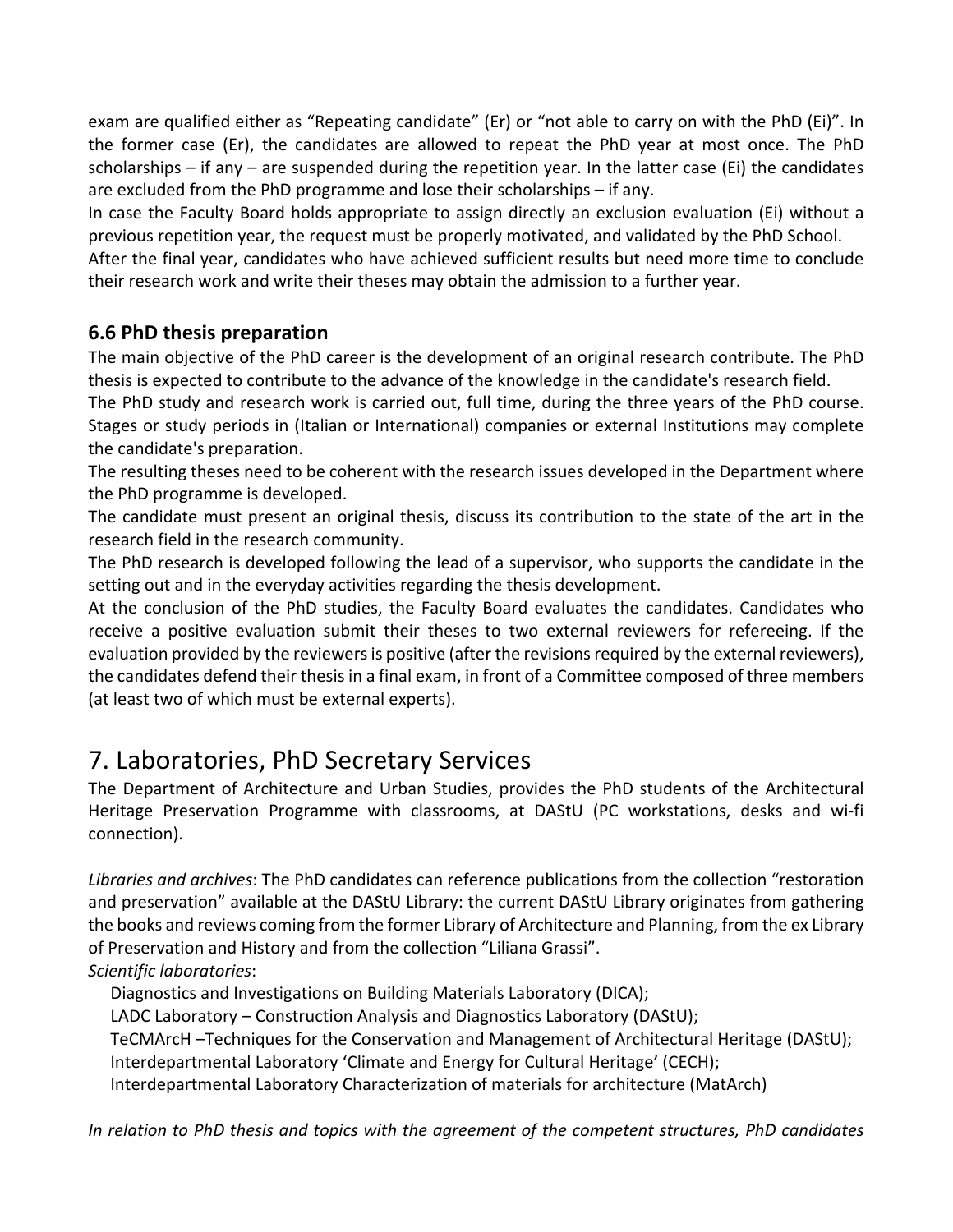*will have access to the following laboratories and libraries:* 

*Università degli Studi in Genoa* Libraries

- Library of the MARS Laboratory – Division of Archaeology of Architecture

- Library Service Centre "Nino Carboneri" of the Faculty of Architecture

- Library of the Institute of History of Material Culture (ISCUM)

Laboratory

– Analytical Methodologies of Restoration and Construction History, MARSC, in the Specialization School of Architectural and Landscape Heritage

*Università IUAV in Venice*

Libraries

- Library of the History of Architecture

- CIRCE Library and map library

Laboratory

- Seismic hazard laboratory (LARS)

#### *ISCR, Roma*

- Libraries and Archives

The PhD candidates have the possibility to access the Library "Adolfo Venturi", stocked with reference material addressing everyone taking interest in preservation and restoration of the cultural heritage. PhD candidates will also have the opportunity to avail themselves of the Photographic archive of restoration documents, which gathers all the restoration works performed by the Institute. Scientific laboratories

The PhD candidates will have the opportunity to carry out research by relying on the experimental facilities of four scientific laboratories (chemistry, material tests, biological studies, physics), as well as of the restoration laboratories.

#### *ISPC- CNR*

The candidates can also access to laboratories of ISPC\_CNR Milano to develop research dealing with:

- − Characterization of constituent materials of Architectural Heritage and understanding of their degradation processes;
- − Development of new technologies and materials for the conservation of cultural heritage;
- − Development of innovative criteria for planning and carrying out conservation treatments.

## **Doctoral program – secretarial services:**

### *Dott.ssa Marina Bonaventura*

Department of Architecture and Urban Studies Tel.: 02-2399.5165 - Fax: 02-2399.5435 e-mail: marina.bonaventura@polimi.it

#### *Marilena Mastalli*

Department of Architecture and Urban Studies Tel.: 02-2399.5405 - Fax: 02-2399.5435 e-mail: marilena.mastalli@polimi.it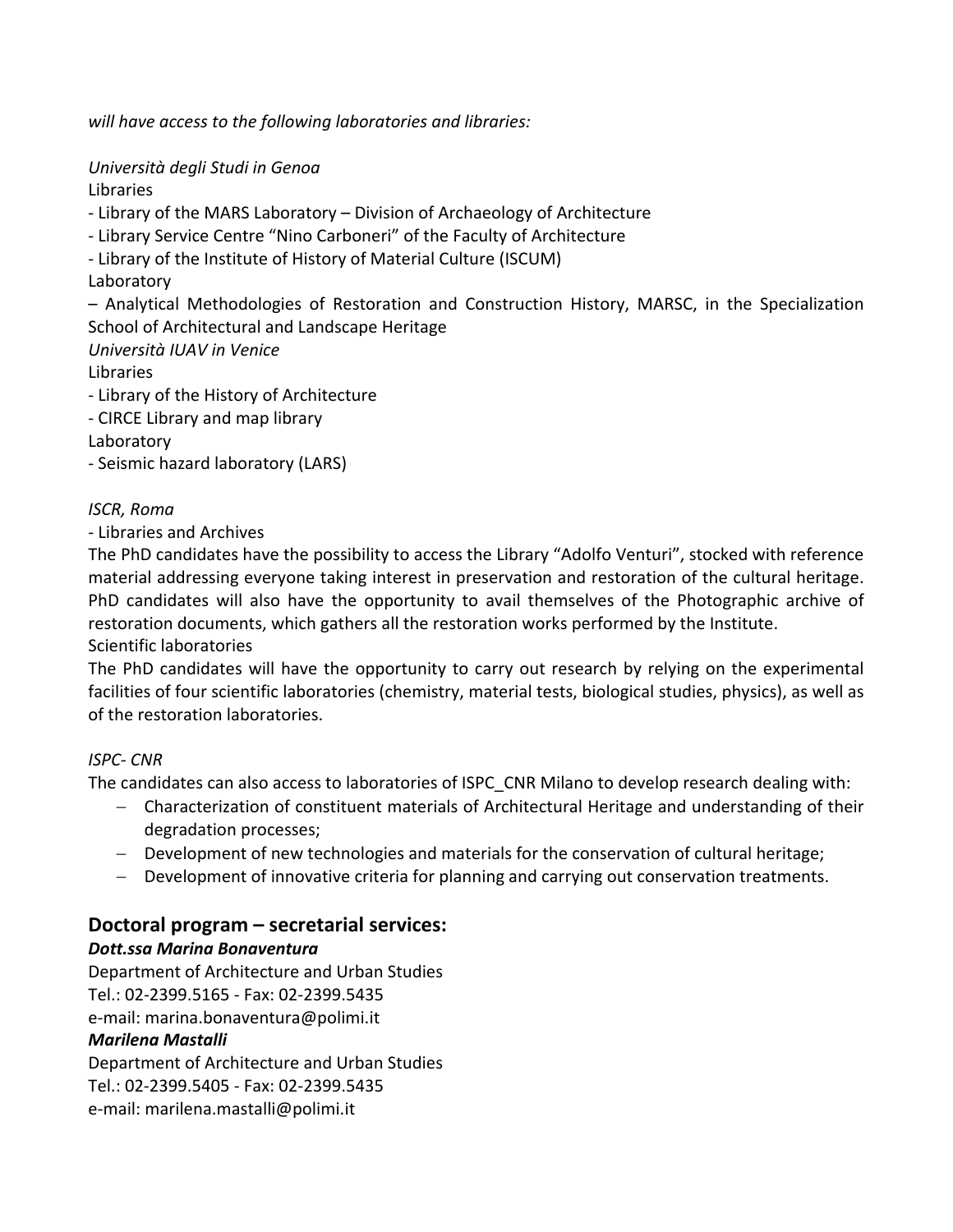### **Doctoral program – administrative services:**

*Arch. Gloria Paoluzzi*

Department of Architecture and Urban Studies Tel.: 02-2399.5550 e-mail: gloria.paoluzzi@ polimi.it

## 8. Internationalisation and inter-sectoriality

Study and research activities in external laboratories are strongly recommended.

Politecnico di Milano supports joint PhD paths with International Institutions, as well as Joint and Double PhD programmes. Further information is available on the PhD School website and on the PhD programme website.

More specifically, the PhD programme in Preservation of the Architectural Heritage collaborates with:

- UNIVERSITAT DE VALÈNCIA Double Doctorate
- UNIVERSIDAD DE CASTILLA-LA MANCHA cotutelle agreement;
- UNIVERSITE' PARIS I PANTHEON SORBONNE stage, co-supervised theses;
- ETS DE ARQUITECTURA DE GRANADA, teaching activities, exchange;
- SCOTTISH CENTRE FOR CONSERVATION STUDIES, UNIVERSITY OF EDINBURGH, stage, cosupervised theses;
- XI'AN JIOTONG UNIVERSITY, exchange for teaching activities;
- ETHZ, Zurich, Switzerland, exchange for teaching activities.
- Qatar University Double Doctorate

#### *Other international agreements*

VIED - Viet Nam Government (31<sup>th</sup> cycle); CSC – Chinese Government (32<sup>th</sup> cycle, 34<sup>th</sup> cycle, 35<sup>th</sup> Cycle, 36<sup>th</sup> Cycle)

MAECI - Ministero degli Affari Esteri (33<sup>th</sup> cycle)

Interaction with and exposure to non-academic sectors provides significant benefits to doctoral candidates as well as to research and innovation intensive employment sectors. Direct exposure to the challenges and opportunities in non-academic sectors of the economy and society at large is fostered by networking, connectivity, inter-sectoral mobility and wide access to the knowledge. In particular, the PhD programme in Preservation of the Architectural Heritage collaborates with the following Research Agencies:

ISPC-CNR, I*stituto di Scienza del Patrimonio Culturale*; (co-supervised theses, Laboratories, teaching activities);

ISCR, *Istituto Superiore per la conservazione e il restauro*, Teaching activities;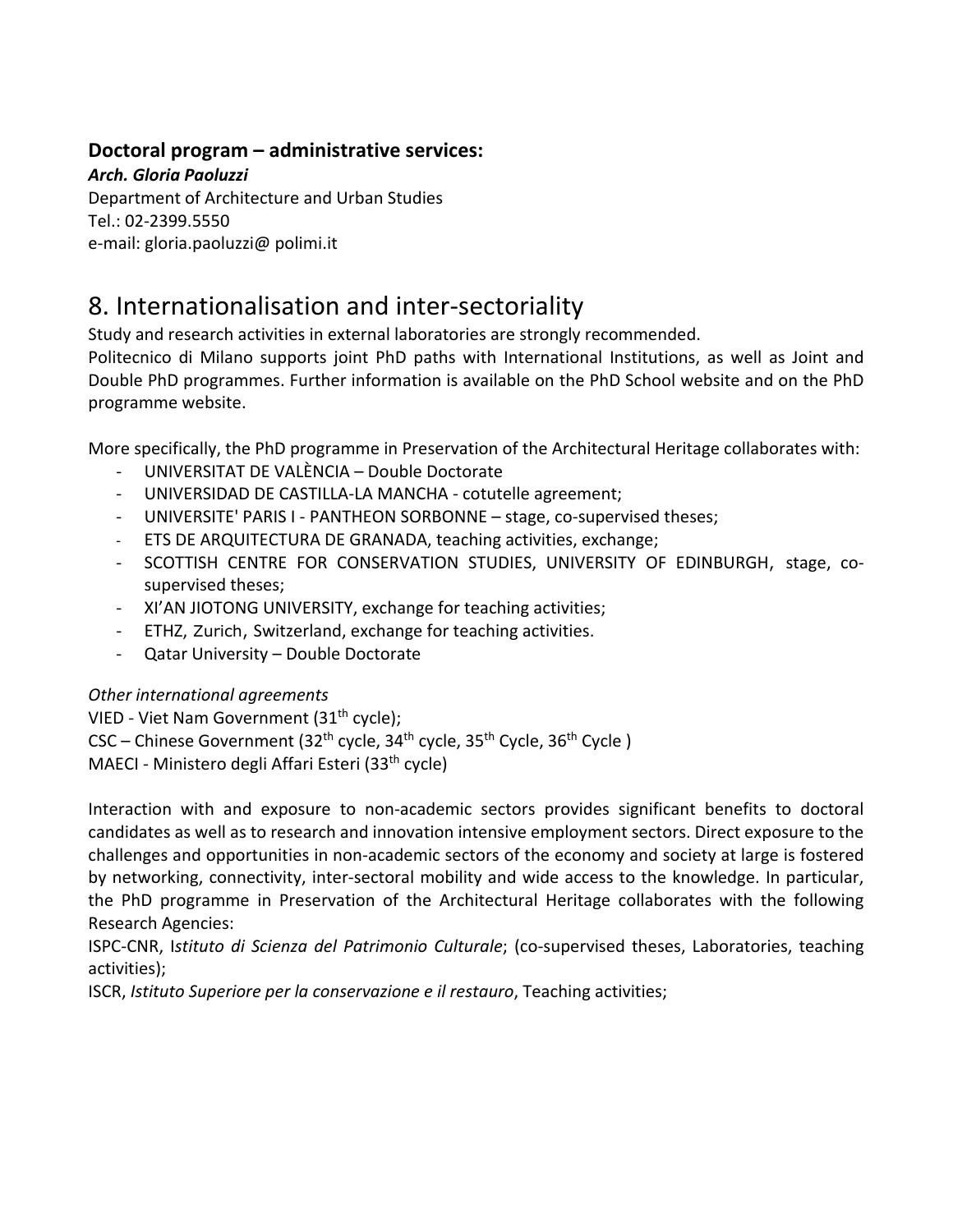## Attachment A1 – PhD Programme Coordinator

#### Short CV of Programme Coordinator

*Mariacristina Giambruno*

architect, PhD in Preservation of Architectural Heritage and graduated in Restoration of Monuments, she teaches at School of Architecture, urban planning, construction engineering and Graduate School in Architectural and Landscape Heritage (Politecnico di Milano).

Member of Faculty board of PhD programme in Architecture, Urban design, Conservation of Housing and Landscape, she is Head of PhD programme in Preservation of Architectural Heritage (Politecnico di Milano) from 2019.

Her teaching and research activity is oriented on history and theory of architectural heritage, conservation of historical heritage, historical centers conservation and management, together with guidelines and management plans to preserve and valorize cultural heritage.

In recent years, she has focused part of her activity in emerging and transition countries, working and directing international projects in collaboration with organizations such as UNESCO, World Bank, AICS in Albania, Iran, Armenia, China, Pakistan, Vietnam. In these countries, she has investigated the role of cultural heritage as "trigger" for sustainable development.

Speaker at conferences in Italy and abroad, she held courses and workshop in Armenia, Vietnam, Iran, Portugal, where she is part of a research unit coordinated by the Lusìada University of Lisbon. She authored about 130 publications on preservation of historic centers and architectural heritage.

## Attachment A2 – PhD Faculty Board

| Name                        | Affiliation                        | Scientific Disciplinary Sector |
|-----------------------------|------------------------------------|--------------------------------|
| Mariacristina GIAMBRUNO     | Politecnico di Milano,             | ICAR/19                        |
| (coordinator)               | Full professor                     |                                |
| Carolina DI BIASE           | Politecnico di Milano,             | ICAR/19                        |
|                             | Full professor                     |                                |
| Claudio Chesi               | Politecnico di Milano,             | ICAR/09                        |
|                             | Full professor                     |                                |
| Alessandra OPPIO            | Politecnico di Milano,             | ICAR/22                        |
|                             | Full professor                     |                                |
| Annunziata Maria OTERI      | Politecnico di Milano,             | ICAR/19                        |
|                             | Full professor                     |                                |
| <b>Bertrando BONFANTINI</b> | Politecnico di Milano,             | ICAR/21                        |
|                             | Full professor                     |                                |
| <b>Marco Andrea PISANI</b>  | Politecnico di Milano,             | ICAR/09                        |
|                             | Full professor                     |                                |
| Giovanna FRANCO             | Università di Genova,              | ICAR/12                        |
|                             | Full professor                     |                                |
| Giulio MIRABELLA ROBERTI    | Università<br>di<br>degli<br>studi | ICAR/19                        |
|                             | Bergamo,                           |                                |

Description of the composition of the Faculty Board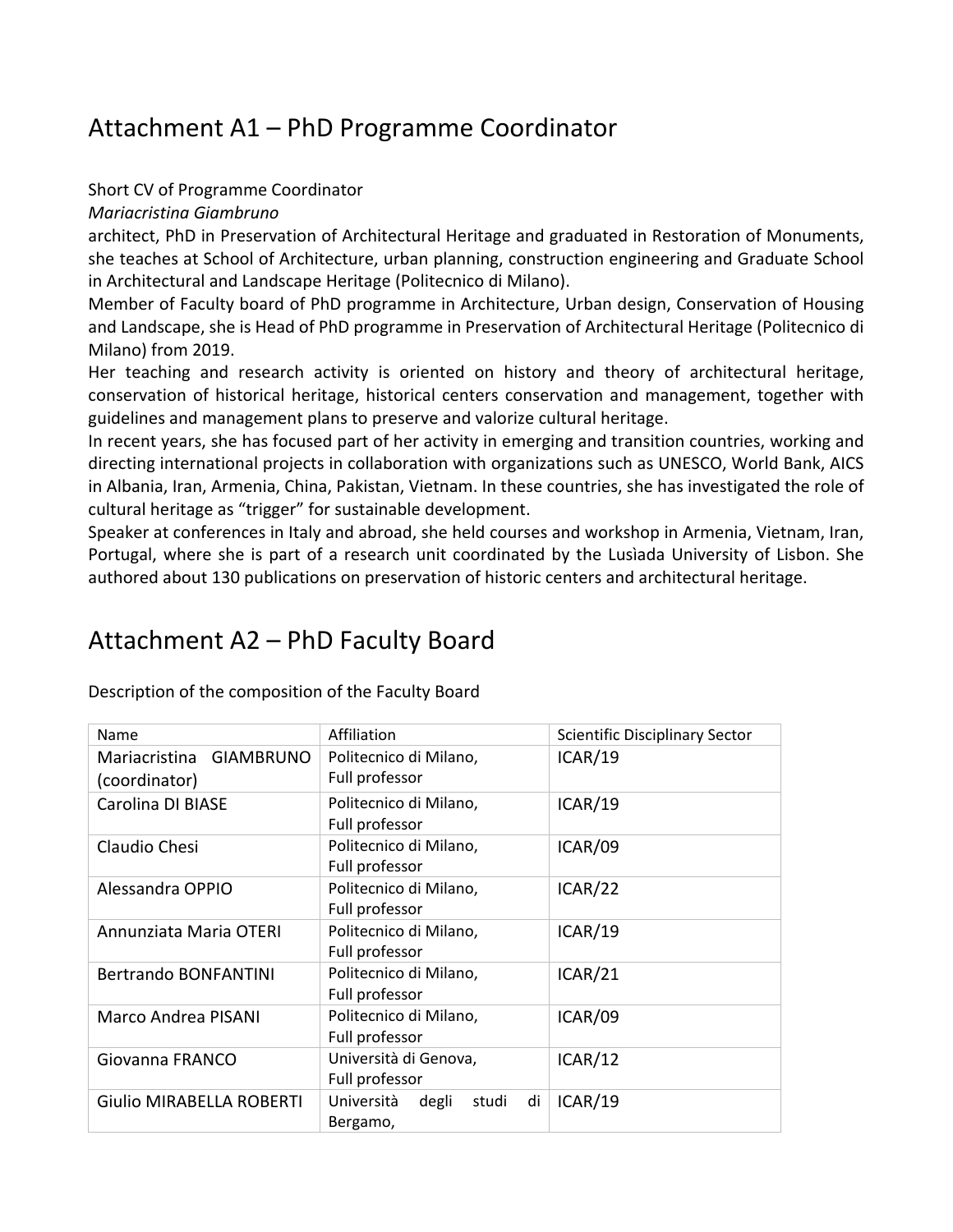|                                              | Full professor                                                                                           |                |
|----------------------------------------------|----------------------------------------------------------------------------------------------------------|----------------|
| Stefano MUSSO                                | Università di Genova,<br>Full professor                                                                  | ICAR/19        |
| Paolo FACCIO                                 | Università IUAV di Venezia,<br>Associate professor                                                       | ICAR/19        |
| Maria<br>Francesca<br>Lucia<br><b>ALBANI</b> | Politecnico di Milano,<br>Associate professor                                                            | ICAR/19        |
| <b>Massimiliano BOCCIARELLI</b>              | Politecnico di Milano,<br>Associate professor                                                            | ICAR/08        |
| Alberta CAZZANI                              | Politecnico di Milano,<br>Associate professor                                                            | ICAR/19        |
| Davide DEL CURTO                             | Politecnico di Milano,<br>Associate professor                                                            | ICSR/19        |
| Marica FORNI                                 | Politecnico di Milano<br>Associate professor                                                             | ICAR/19        |
| Giovanni MENNA                               | Università degli studi di Napoli<br>Federico II,<br>Associate professor                                  | ICAR/18        |
| <b>Gianfranco PERTOT</b>                     | Politecnico di Milano,<br>Associate professor                                                            | ICAR/19        |
| Serena PESENTI                               | Politecnico di Milano,<br>Associate professor                                                            | ICAR/19        |
| Antonella E. SAISI                           | Politecnico di Milano, DABC,<br>Associate professor                                                      | ICAR/19        |
| Cristina TEDESCHI                            | Politecnico di Milano,<br>Associate professor                                                            | ICAR/19        |
| Daniele VILLA                                | Politecnico di Milano,<br>Associate professor                                                            | ICAR/17        |
| Ferdinando ZANZOTTERA                        | Politecnico di Milano,<br>Associate professor                                                            | ICAR/18        |
| non-academic staff                           |                                                                                                          |                |
| <b>Barbara DAVIDDE</b>                       | Senior<br>superintended<br>"Soprintendenza nazionale per<br>culturale<br>il.<br>patrimonio<br>subacqueo" | $L-ANT/01$     |
| <b>Marco REALINI</b>                         | Lead Researcher ICVBC-CNR                                                                                | CHIM/12        |
| <b>Antonio SANSONETTI</b>                    | Researcher ICVBC-CNR                                                                                     | <b>CHIM/12</b> |

**Members of the Board of Experts accredited to participate in teaching and research activities**

Maurizio BORIANI Maria Antonietta CRIPPA Alberto GRIMOLDI Ornella SELVAFOLTA